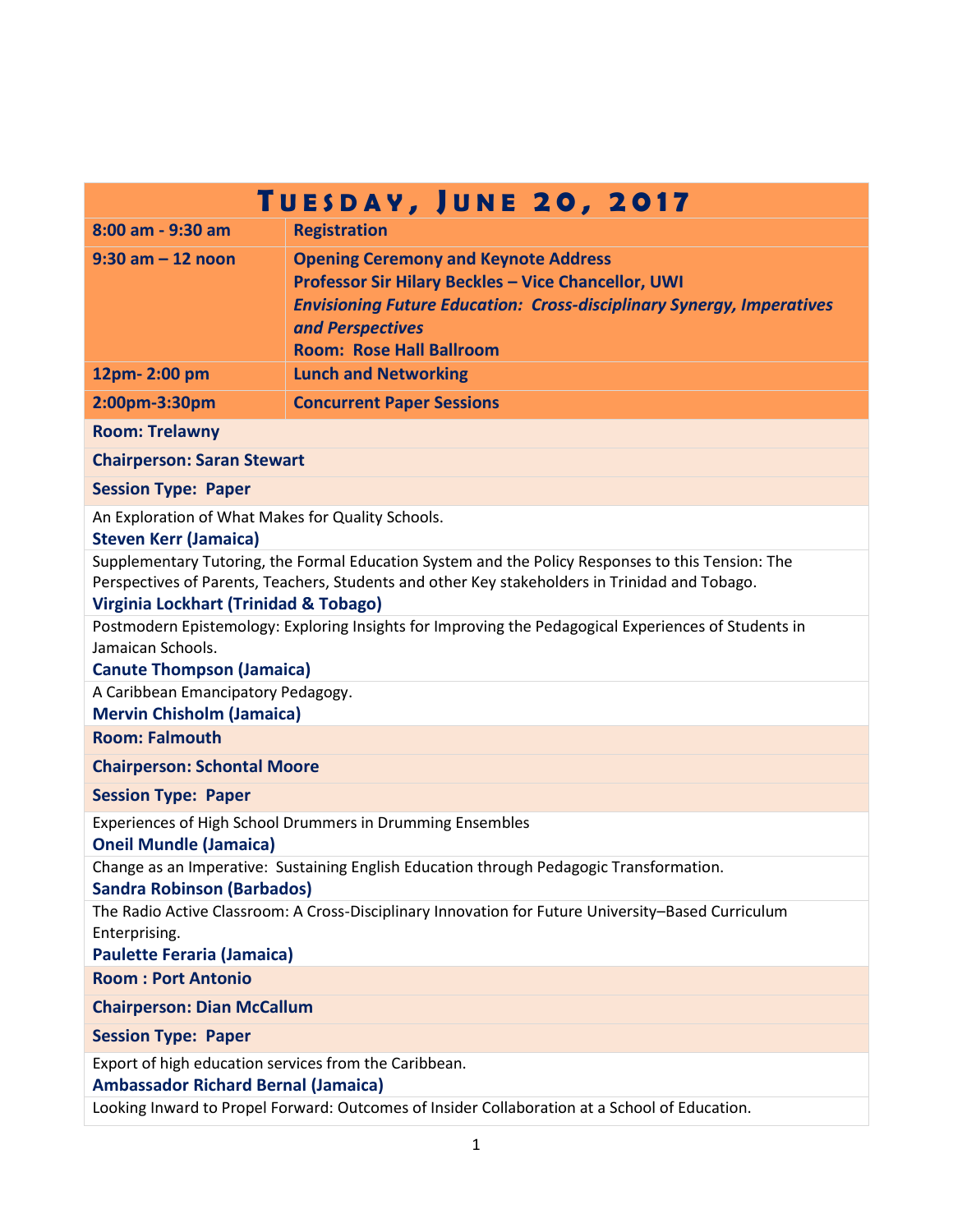**Jennifer Yamin-Ali (Trinidad &Tobago)**

Changing Institutional Cultures through Education for Sustainable Development Initiatives: 2000 and Beyond. **Carol Hordatt Gentles, Therese Ferguson, Sharon Bramwell-Lalor, Carmel Roofe-Bowen & Vileitha Davis-Morrison (Jamaica)**

Contemporary Issues in Education.

**Clyde Glasgow (Canada)**

## **Room: Hanover**

**Chairperson: Wendy Richards**

**Session Type: Paper**

**Note: Please note that this session will start at 1:45 pm to facilitate the five presenters.**

Performance Gaps in Mathematics at Grade Four.

**Deon Edwards-Kerr (Jamaica)**

Analysis of Students' Errors in Mathematics at Grade Six.

**Joan Spencer-Ernandez**

Education for Sustainability: Using an ICT Model to Promote ICT in Trinidad and Tobago Primary Schools.

**Leesha Roberts & Patricia Bascombe-Fletcher (Trinidad & Tobago)**

English Language Teaching in Jamaica's Primary Schools: Towards a Linguistically Informed Pedagogy.

**Silvia Kouwenberg, Michele Kennedy & Yewande Lewis-Fokum (Jamaica)**

Understanding the Role of Collaboration in Transforming Classroom-Based Reading Assessment and Reading Instruction in the Primary Classroom.

**Karen Thomas (St. Vincent & the Grenadines)**

**3:30pm-5:00pm Concurrent Papers** 

**Room : Trelawny**

**Chairperson: Marcia Rainford**

**Session Type: Paper**

Same or Different? How do Secondary Science and Physical Education Teachers in Training Respond to Student Diversity?

**Susan Herbert, Dorian Barrow, Dorian Kalloo, Kenny Kitsingh & Patsy-Ann Rudder (Trinidad & Tobago)**

Students' Perceptions of Science Investigations: A Preliminary Study.

## **Miguel Ison & Sharon Bramwell-Lalor (Jamaica)**

Voices from the Field: Stakeholder Views of the CXC CAPE Science and ICT Syllabuses in Preparing Caribbean Students for their Probable Destinations.

## **Stafford Griffith (Jamaica)**

A Proposal Towards Establishing Career Academies in Jamaican Secondary Schools.

**Julia Edwards (Jamaica)**

**Room : Falmouth**

**Chairperson: Nigel Scott**

**Session Type: Paper**

Delivery of Mathematics and Science for Technical and Vocational Training.

**Halden Morris (Jamaica)**